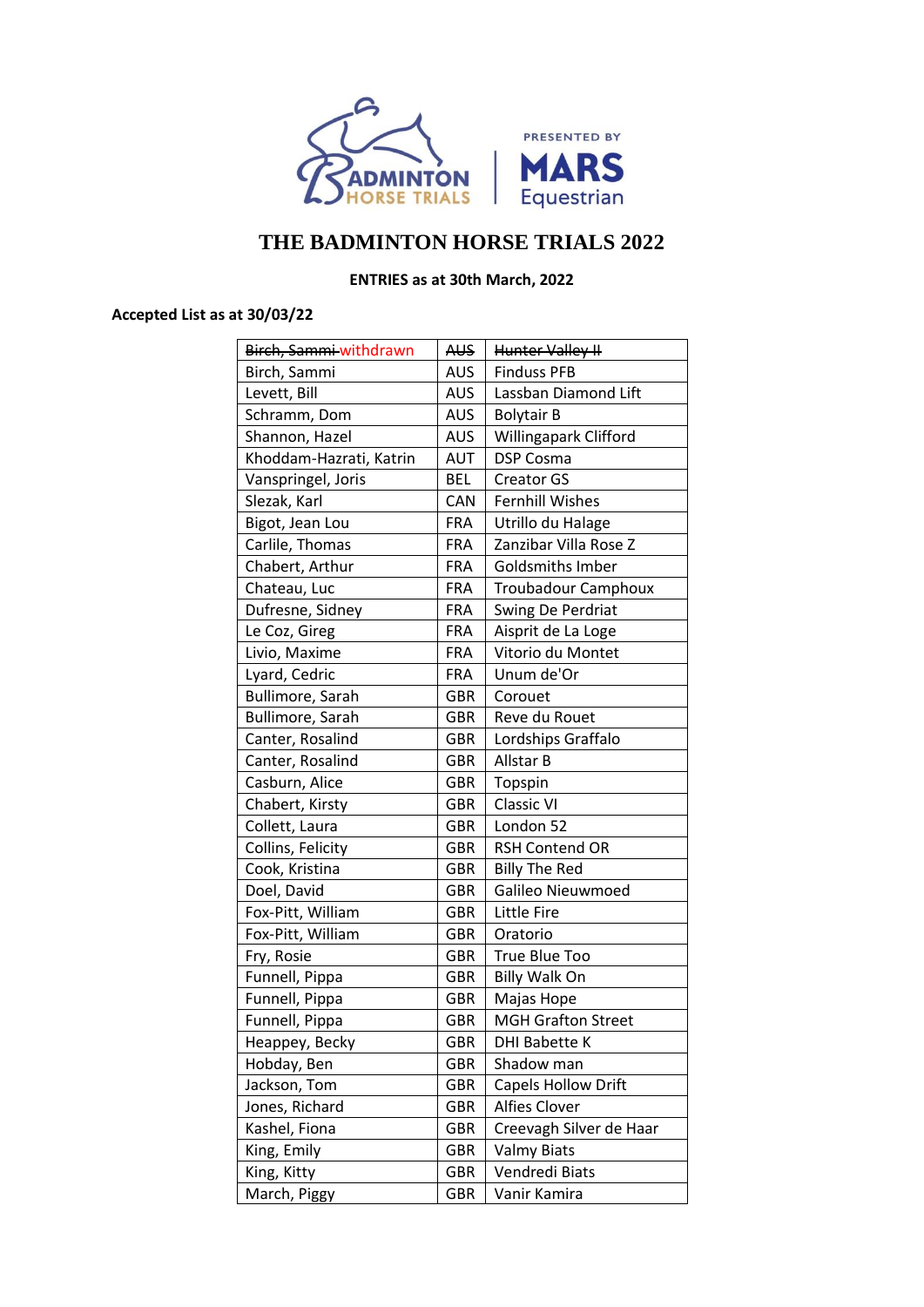| March, Piggy             | <b>GBR</b> | <b>Brookfield Inocent</b>        |  |
|--------------------------|------------|----------------------------------|--|
| McEwen, Tom              | <b>GBR</b> | Toledo De Kerser                 |  |
| McEwen, Tom              | GBR        | <b>CHF Cooliser</b>              |  |
| McEwen, Tom              | <b>GBR</b> | <b>Bob Chaplin</b>               |  |
| Meade, Harry             | <b>GBR</b> | Cavalier Crystal                 |  |
| Meade, Harry             | <b>GBR</b> | Tenareze                         |  |
| Meade, Harry             | <b>GBR</b> | Away Cruising                    |  |
| Milnes, Selina           | <b>GBR</b> | Iron                             |  |
| Nesbitt, Rose            | GBR        | <b>EG Michealangelo</b>          |  |
| Payne, Hector            | GBR        | Dynasty                          |  |
| Roddy, Kylie             | <b>GBR</b> | SRS Kan Do                       |  |
| Rushbrooke, James        | <b>GBR</b> | Milchem Eclipse                  |  |
| Seed, Libby              | GBR        | <b>Heartbreaker Star Quality</b> |  |
| Spence, Georgie          | <b>GBR</b> | <b>Halltown Harley</b>           |  |
| Summerland, Mollie       | <b>GBR</b> | Charly van Ter Heiden            |  |
| Tindall, Zara            | GBR        | <b>Class Affair</b>              |  |
| Townend, Oliver          | <b>GBR</b> | <b>Ballaghmor Class</b>          |  |
| Townend, Oliver          | <b>GBR</b> | <b>Cooley Master Class</b>       |  |
| Townend, Oliver          | <b>GBR</b> | <b>Swallow Springs</b>           |  |
| Townend, Oliver          | <b>GBR</b> | Tregilder                        |  |
| Townend, Oliver          | <b>GBR</b> | <b>Ridire Dorcha</b>             |  |
| Upton, Bubby             | GBR        | Cola                             |  |
| Way, Sarah               | GBR        | Dassett Cooley Dun               |  |
| Wilson, Helen            | <b>GBR</b> | My Ernie                         |  |
| Wilson, Nicola           | <b>GBR</b> | J L Dublin                       |  |
| Wilson, Nicola           | GBR        | Erano M                          |  |
| Wahler, Christoph        | <b>GER</b> | Carjatan S                       |  |
| Abbott, Clare            | <b>IRL</b> | Jewelent                         |  |
| Berry, Susie             | <b>IRL</b> | John The Bull                    |  |
| Daniels, Cathal          | <b>IRL</b> | Barrichello                      |  |
| Ennis, Sarah             | <b>IRL</b> | <b>Woodcourt Garrison</b>        |  |
| McCarthy, Padraig        | IRL        | <b>HHS Noble Call</b>            |  |
| McCarthy, Padraig        | <b>IRL</b> | Fallulah                         |  |
| Murphy, Joseph           | <b>IRL</b> | Cesar V                          |  |
| Murphy, Joseph           | <b>IRL</b> | Calmaro                          |  |
| O'Connor, Austin         | <b>IRL</b> | Colorado Blue                    |  |
| Schivo, Arianna          | <b>ITA</b> | Quefira de l'Ormeau              |  |
| Innes, Lauren            | <b>NZL</b> | <b>Global Fision M</b>           |  |
| Philpott, Bundy          | <b>NZL</b> | Tresca NZPH                      |  |
| Pottinger, Amanda        | <b>NZL</b> | <b>Just Kidding</b>              |  |
| Price, Jonelle withdrawn | NZL        | Grovine de Reve                  |  |
| Price, Jonelle           | <b>NZL</b> | <b>Classic Moet</b>              |  |
| Price, Tim               | <b>NZL</b> | Xavier Faer                      |  |
| Price, Tim               | <b>NZL</b> | Ringwood Sky Boy                 |  |
| Dutton, Phillip          | <b>USA</b> | Z                                |  |
| Faudree, Will            | <b>USA</b> | Mama's Magic Way                 |  |
| Flynn, Matthew           | <b>USA</b> | Wizzerd                          |  |
| Grald, Ariel             | <b>USA</b> | Leamore Master Plan              |  |
| Nicholson, Lauren        | <b>USA</b> | Vermiculus                       |  |
| Smith, Tamra             | <b>USA</b> | Mai Baum                         |  |
| White, Sharon-withdrawn  | <b>USA</b> | Cooley on Show                   |  |